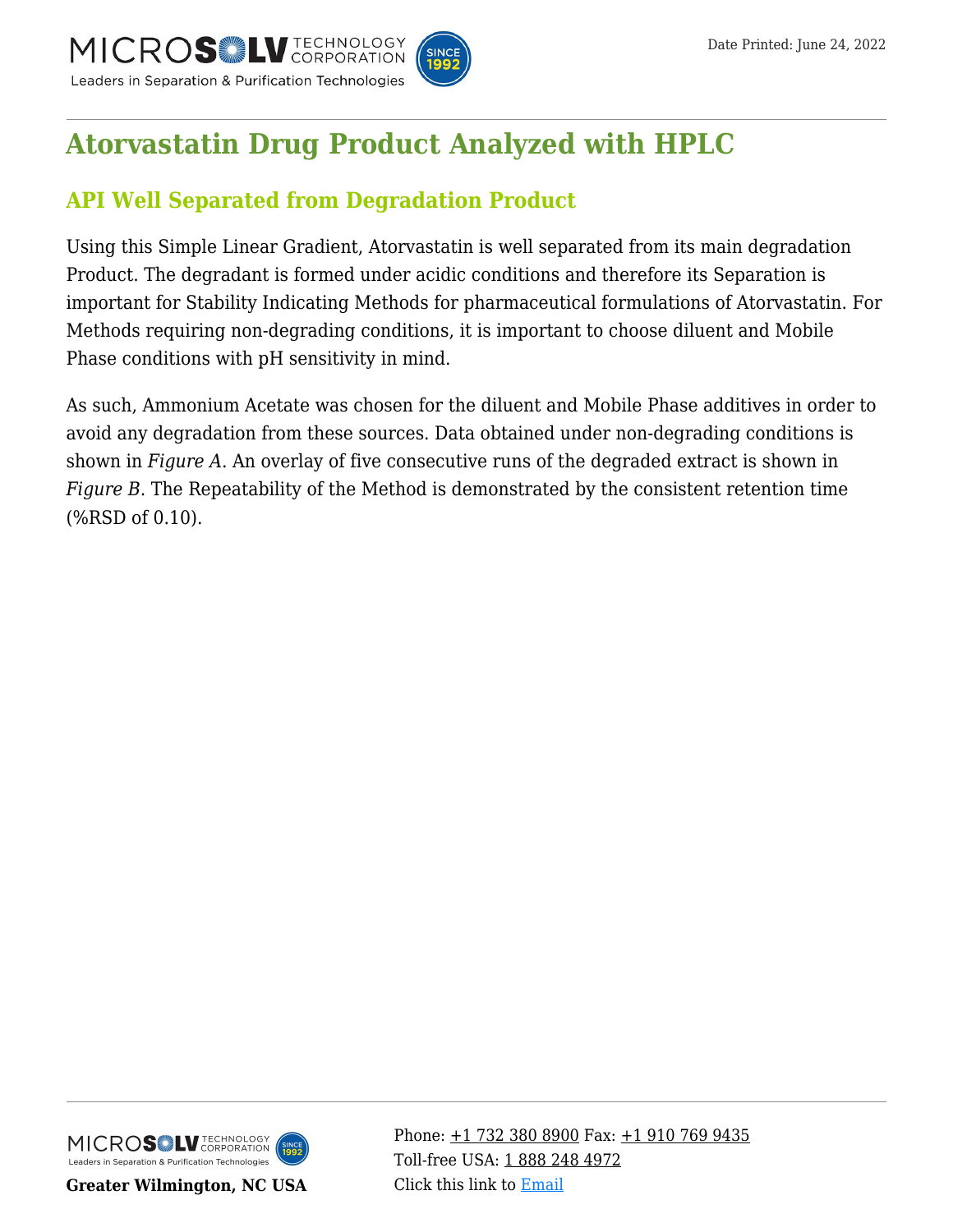



1. Atorvastatin 2. Degradant

## **Method Conditions**

**Column:** Cogent Bidentate C18™, 4μm, 100Å

### **Catalog No.:** [40018-15P](https://www.mtc-usa.com/product-details/id/4115199/catalog/40018-15p)

**Dimensions:** 4.6 x 150mm

#### **Mobile Phase:**

—A: DI Water / 10mM Ammonium Acetate

—B: 90% Acetonitrile / 10% DI Water / 10mM Ammonium Acetate

### **Gradient:**

MICROS<sup>OL</sup> LU TECHNOLOGY Leaders in Separation & Purification Technologies

**Greater Wilmington, NC USA**

Phone:  $\pm$ 1 732 380 8900 Fax:  $\pm$ 1 910 769 9435 Toll-free USA: [1 888 248 4972](#page--1-0) Click this link to [Email](https://www.mtc-usa.com/contact)